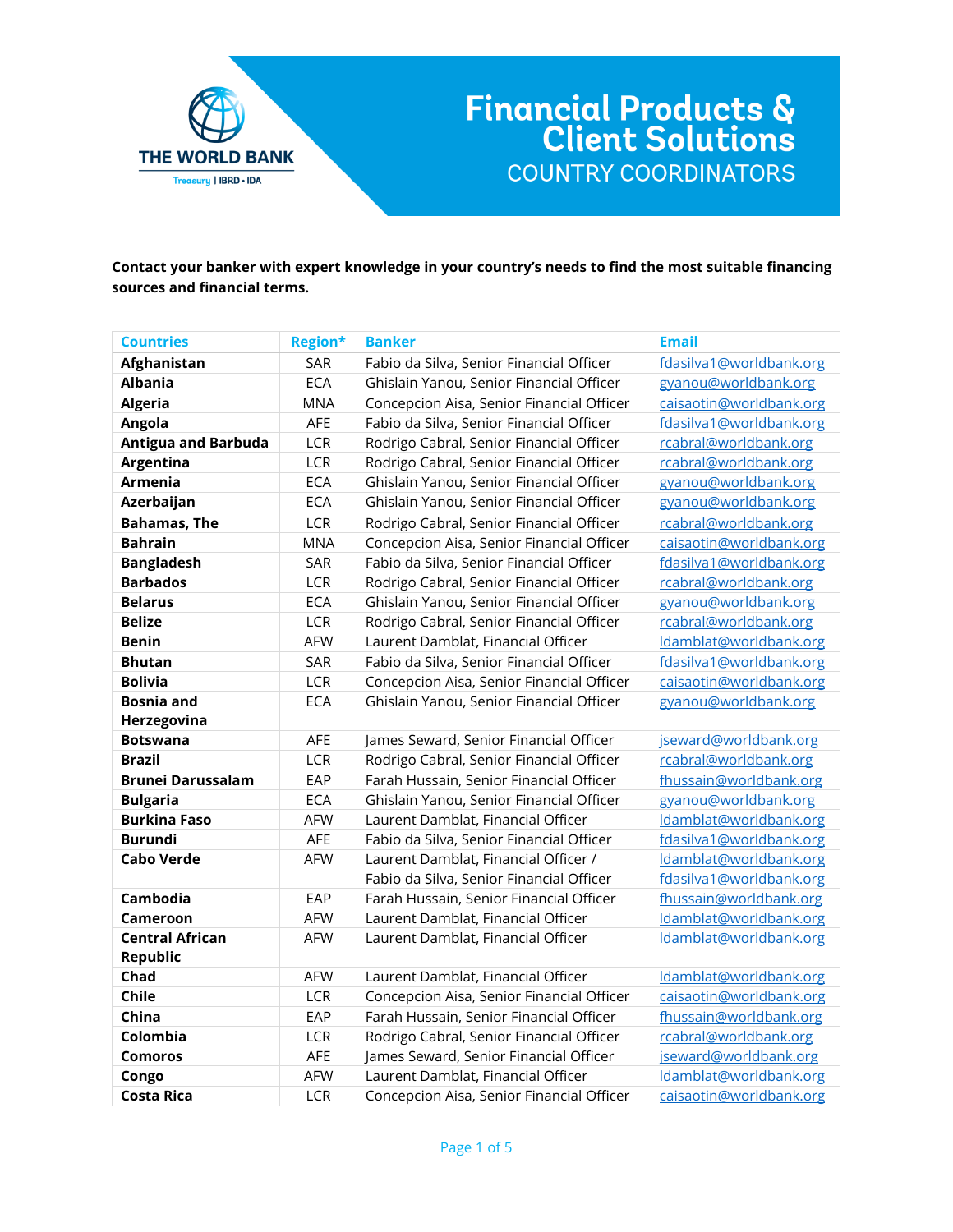

| <b>Countries</b>          | <b>Region*</b> | <b>Banker</b>                             | <b>Email</b>            |
|---------------------------|----------------|-------------------------------------------|-------------------------|
| <b>Cote d'Ivoire</b>      | <b>AFW</b>     | Laurent Damblat, Financial Officer        | Idamblat@worldbank.org  |
| Croatia                   | <b>ECA</b>     | Ghislain Yanou, Senior Financial Officer  | gyanou@worldbank.org    |
| <b>Cyprus</b>             | <b>ECA</b>     | Ghislain Yanou, Senior Financial Officer  | gyanou@worldbank.org    |
| <b>Czech Republic</b>     | <b>ECA</b>     | Ghislain Yanou, Senior Financial Officer  | gyanou@worldbank.org    |
| <b>Djibouti</b>           | <b>MNA</b>     | Concepcion Aisa, Senior Financial Officer | caisaotin@worldbank.org |
| <b>Dominica</b>           | LCR            | Rodrigo Cabral, Senior Financial Officer  | rcabral@worldbank.org   |
| <b>Dominican Republic</b> | LCR            | Rodrigo Cabral, Senior Financial Officer  | rcabral@worldbank.org   |
| <b>Ecuador</b>            | LCR            | Concepcion Aisa, Senior Financial Officer | caisaotin@worldbank.org |
| <b>Egypt</b>              | <b>MNA</b>     | Concepcion Aisa, Senior Financial Officer | caisaotin@worldbank.org |
| <b>El Salvador</b>        | LCR            | Concepcion Aisa, Senior Financial Officer | caisaotin@worldbank.org |
| <b>Equatorial Guinea</b>  | AFW            | Laurent Damblat, Financial Officer        | Idamblat@worldbank.org  |
| <b>Eritrea</b>            | AFE            | James Seward, Senior Financial Officer    | jseward@worldbank.org   |
| <b>Estonia</b>            | <b>ECA</b>     | Ghislain Yanou, Senior Financial Officer  | gyanou@worldbank.org    |
| eSwatini, Kingdom of      | AFE            | James Seward, Senior Financial Officer    | jseward@worldbank.org   |
| <b>Ethiopia</b>           | AFE            | James Seward, Senior Financial Officer    | jseward@worldbank.org   |
| Fiji                      | EAP            | Farah Hussain, Senior Financial Officer   | fhussain@worldbank.org  |
| Gabon                     | AFW            | Laurent Damblat, Financial Officer        | Idamblat@worldbank.org  |
| Gambia, The               | <b>AFW</b>     | Laurent Damblat, Financial Officer        | Idamblat@worldbank.org  |
| Georgia                   | <b>ECA</b>     | Ghislain Yanou, Senior Financial Officer  | gyanou@worldbank.org    |
| Ghana                     | <b>AFW</b>     | Laurent Damblat, Financial Officer        | Idamblat@worldbank.org  |
| Grenada                   | LCR            | Rodrigo Cabral, Senior Financial Officer  | rcabral@worldbank.org   |
| Guatemala                 | LCR            | Concepcion Aisa, Senior Financial Officer | caisaotin@worldbank.org |
| Guinea                    | <b>AFW</b>     | Laurent Damblat, Financial Officer        | Idamblat@worldbank.org  |
| Guinea-Bissau             | <b>AFW</b>     | Laurent Damblat, Financial Officer /      | Idamblat@worldbank.org  |
|                           |                | Fabio da Silva, Senior Financial Officer  | fdasilva1@worldbank.org |
| <b>Gulf Cooperation</b>   | <b>MNA</b>     | Concepcion Aisa, Senior Financial Officer | caisaotin@worldbank.org |
| Council (GCC)             |                |                                           |                         |
| Guyana                    | <b>LCR</b>     | Rodrigo Cabral, Senior Financial Officer  | rcabral@worldbank.org   |
| <b>Haiti</b>              | LCR            | Rodrigo Cabral, Senior Financial Officer  | rcabral@worldbank.org   |
| <b>Honduras</b>           | LCR            | Concepcion Aisa, Senior Financial Officer | caisaotin@worldbank.org |
| <b>Hungary</b>            | <b>ECA</b>     | Ghislain Yanou, Senior Financial Officer  | gyanou@worldbank.org    |
| India                     | SAR            | Rodrigo Cabral, Senior Financial Officer  | rcabral@worldbank.org   |
| Indonesia                 | EAP            | Farah Hussain, Senior Financial Officer   | fhussain@worldbank.org  |
| Iran                      | <b>MNA</b>     | Concepcion Aisa, Senior Financial Officer | caisaotin@worldbank.org |
| ıraq                      | <b>MNA</b>     | Concepcion Aisa, Senior Financial Officer | caisaotin@worldbank.org |
| Jamaica                   | LCR            | Rodrigo Cabral, Senior Financial Officer  | rcabral@worldbank.org   |
| Jordan                    | <b>MNA</b>     | Concepcion Aisa, Senior Financial Officer | caisaotin@worldbank.org |
| Kazakhstan                | <b>ECA</b>     | Ghislain Yanou, Senior Financial Officer  | gyanou@worldbank.org    |
| Kenya                     | AFE            | James Seward, Senior Financial Officer    | jseward@worldbank.org   |
| Kiribati                  | EAP            | Farah Hussain, Senior Financial Officer   | fhussain@worldbank.org  |
| <b>Korea</b>              | EAP            | Farah Hussain, Senior Financial Officer   | fhussain@worldbank.org  |
| Kosovo                    | ECA            | Ghislain Yanou, Senior Financial Officer  | gyanou@worldbank.org    |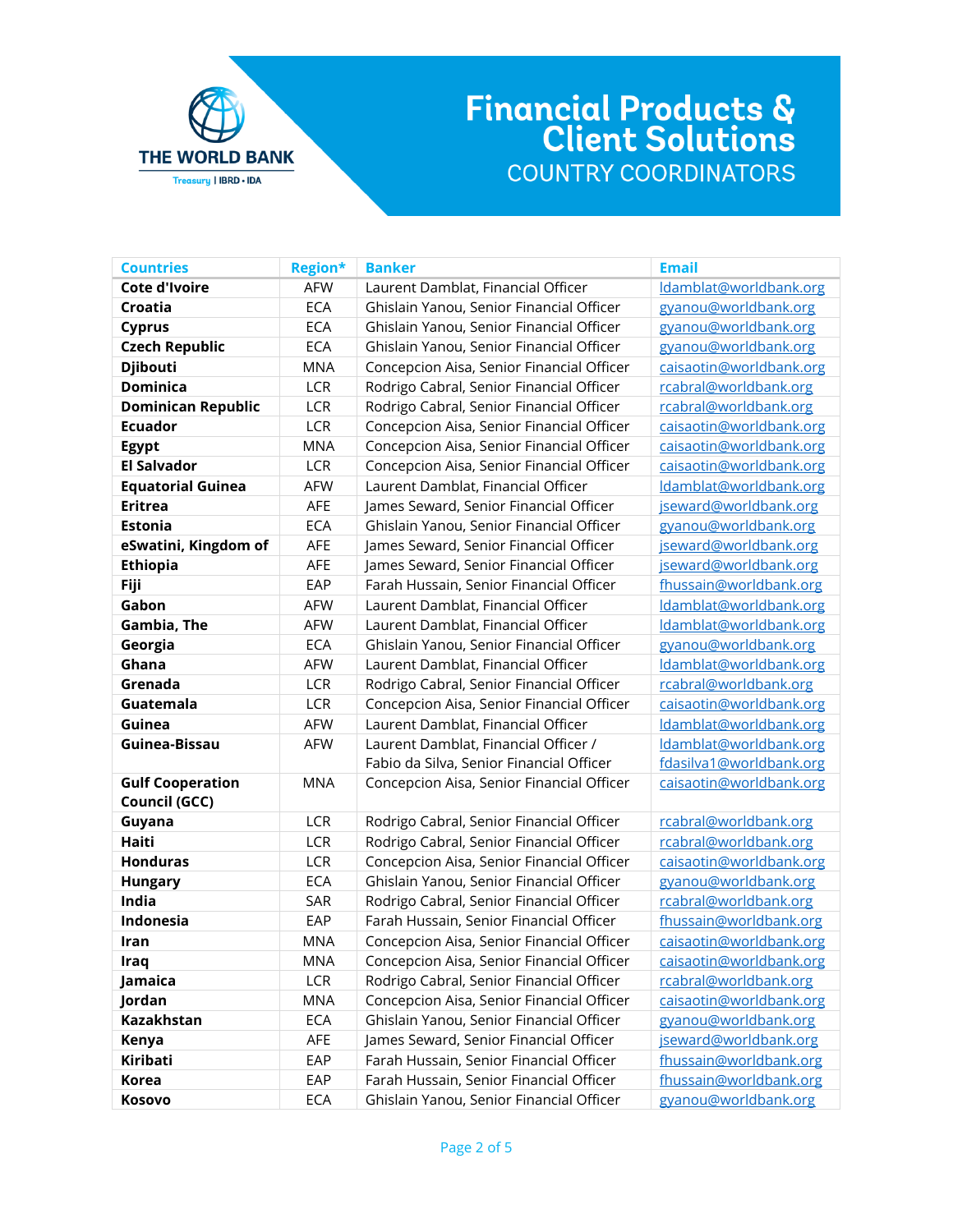

| <b>Countries</b>        | <b>Region*</b> | <b>Banker</b>                               | <b>Email</b>            |
|-------------------------|----------------|---------------------------------------------|-------------------------|
| <b>Kuwait</b>           | <b>MNA</b>     | Concepcion Aisa, Senior Financial Officer   | caisaotin@worldbank.org |
| <b>Kyrgyz Republic</b>  | <b>ECA</b>     | Ghislain Yanou, Senior Financial Officer    | gyanou@worldbank.org    |
| <b>Lao PDR</b>          | EAP            | Farah Hussain, Senior Financial Officer     | fhussain@worldbank.org  |
| Latvia                  | <b>ECA</b>     | Ghislain Yanou, Senior Financial Officer    | gyanou@worldbank.org    |
| Lebanon                 | <b>MNA</b>     | Concepcion Aisa, Senior Financial Officer   | caisaotin@worldbank.org |
| Lesotho                 | AFE            | James Seward, Senior Financial Officer      | jseward@worldbank.org   |
| Liberia                 | <b>AFW</b>     | Laurent Damblat, Financial Officer          | Idamblat@worldbank.org  |
| Libya                   | <b>MNA</b>     | Concepcion Aisa, Senior Financial Officer   | caisaotin@worldbank.org |
| Lithuania               | <b>ECA</b>     | Ghislain Yanou, Senior Financial Officer    | gyanou@worldbank.org    |
| Madagascar              | AFE            | James Seward, Senior Financial Officer      | jseward@worldbank.org   |
| <b>Malawi</b>           | AFE            | James Seward, Senior Financial Officer      | jseward@worldbank.org   |
| <b>Malaysia</b>         | EAP            | Farah Hussain, Senior Financial Officer     | fhussain@worldbank.org  |
| <b>Maldives</b>         | SAR            | Fabio da Silva, Senior Financial Officer    | fdasilva1@worldbank.org |
| Mali                    | <b>AFW</b>     | Laurent Damblat, Financial Officer          | Idamblat@worldbank.org  |
| <b>Malta</b>            | <b>MNA</b>     | Concepcion Aisa, Senior Financial Officer   | caisaotin@worldbank.org |
| <b>Marshall Islands</b> | EAP            | Farah Hussain, Senior Financial Officer     | fhussain@worldbank.org  |
| <b>Mauritania</b>       | <b>AFW</b>     | Laurent Damblat, Financial Officer          | Idamblat@worldbank.org  |
| <b>Mauritius</b>        | AFE            | James Seward, Senior Financial Officer      | jseward@worldbank.org   |
| <b>Mexico</b>           | LCR            | Rodrigo Cabral, Senior Financial Officer    | rcabral@worldbank.org   |
| <b>Micronesia</b>       | EAP            | Farah Hussain, Senior Financial Officer     | fhussain@worldbank.org  |
| Moldova                 | <b>ECA</b>     | Ghislain Yanou, Senior Financial Officer    | gyanou@worldbank.org    |
| Mongolia                | EAP            | Farah Hussain, Senior Financial Officer     | fhussain@worldbank.org  |
| Montenegro              | <b>ECA</b>     | Ghislain Yanou, Senior Financial Officer    | gyanou@worldbank.org    |
| <b>Morocco</b>          | <b>MNA</b>     | Concepcion Aisa, Senior Financial Officer / | caisaotin@worldbank.org |
|                         |                | Laurent Damblat, Financial Officer          | Idamblat@worldbank.org  |
| Mozambique              | AFE            | James Seward, Senior Financial Officer /    | jseward@worldbank.org   |
|                         |                | Fabio da Silva, Senior Financial Officer    | fdasilva1@worldbank.org |
| <b>Myanmar</b>          | EAP            | Farah Hussain, Senior Financial Officer     | fhussain@worldbank.org  |
| <b>Namibia</b>          | AFE            | James Seward, Senior Financial Officer      | jseward@worldbank.org   |
| <b>Nepal</b>            | SAR            | Fabio da Silva, Senior Financial Officer    | fdasilva1@worldbank.org |
| Nicaragua               | LCR            | Concepcion Aisa, Senior Financial Officer   | caisaotin@worldbank.org |
| <b>Niger</b>            | <b>AFW</b>     | Laurent Damblat, Financial Officer          | Idamblat@worldbank.org  |
| <b>Nigeria</b>          | <b>AFW</b>     | Laurent Damblat, Financial Officer /        | Idamblat@worldbank.org  |
|                         |                | James Seward, Senior Financial Officer      | jseward@worldbank.org   |
| North Macedonia         | ECA            | Ghislain Yanou, Senior Financial Officer    | gyanou@worldbank.org    |
| <b>OECS Members</b>     | LCR            | Rodrigo Cabral, Senior Financial Officer    | rcabral@worldbank.org   |
| Oman                    | <b>MNA</b>     | Concepcion Aisa, Senior Financial Officer   | caisaotin@worldbank.org |
| <b>Pacific Islands</b>  | EAP            | Farah Hussain, Senior Financial Officer     | fhussain@worldbank.org  |
| Pakistan                | SAR            | Fabio da Silva, Senior Financial Officer    | fdasilva1@worldbank.org |
| Palau                   | EAP            | Farah Hussain, Senior Financial Officer     | fhussain@worldbank.org  |
| Panama                  | LCR            | Concepcion Aisa, Senior Financial Officer   | caisaotin@worldbank.org |
| <b>Papua New Guinea</b> | EAP            | Farah Hussain, Senior Financial Officer     | fhussain@worldbank.org  |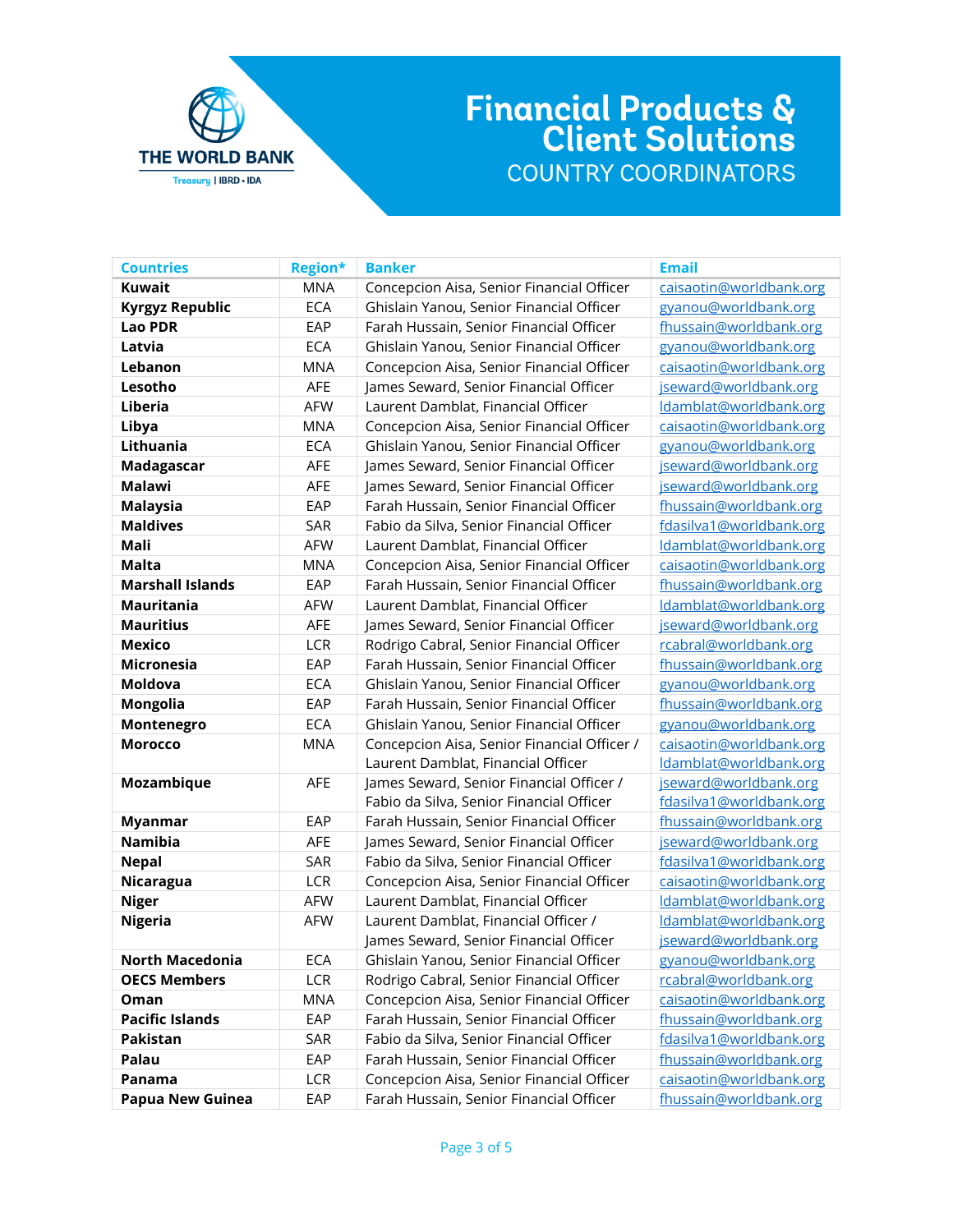

| <b>Countries</b>            | <b>Region*</b> | <b>Banker</b>                               | <b>Email</b>            |
|-----------------------------|----------------|---------------------------------------------|-------------------------|
| <b>Paraguay</b>             | LCR            | Rodrigo Cabral, Senior Financial Officer    | rcabral@worldbank.org   |
| Peru                        | LCR            | Concepcion Aisa, Senior Financial Officer   | caisaotin@worldbank.org |
| <b>Philippines</b>          | EAP            | Farah Hussain, Senior Financial Officer     | fhussain@worldbank.org  |
| <b>Poland</b>               | <b>ECA</b>     | Ghislain Yanou, Senior Financial Officer    | gyanou@worldbank.org    |
| Qatar                       | <b>MNA</b>     | Concepcion Aisa, Senior Financial Officer   | caisaotin@worldbank.org |
| Romania                     | <b>ECA</b>     | Ghislain Yanou, Senior Financial Officer    | gyanou@worldbank.org    |
| <b>Russian Federation</b>   | <b>ECA</b>     | Ghislain Yanou, Senior Financial Officer    | gyanou@worldbank.org    |
| <b>Rwanda</b>               | AFE            | James Seward, Senior Financial Officer      | jseward@worldbank.org   |
| Samoa                       | EAP            | Farah Hussain, Senior Financial Officer     | fhussain@worldbank.org  |
| Sao Tome and                | AFE            | Fabio da Silva, Senior Financial Officer    | fdasilva1@worldbank.org |
| <b>Principe</b>             |                |                                             |                         |
| Saudi Arabia                | <b>MNA</b>     | Concepcion Aisa, Senior Financial Officer   | caisaotin@worldbank.org |
| <b>Senegal</b>              | <b>AFW</b>     | Laurent Damblat, Financial Officer          | Idamblat@worldbank.org  |
| <b>Serbia</b>               | <b>ECA</b>     | Ghislain Yanou, Senior Financial Officer    | gyanou@worldbank.org    |
| <b>Seychelles</b>           | AFE            | James Seward, Senior Financial Officer      | jseward@worldbank.org   |
| <b>Sierra Leone</b>         | <b>AFW</b>     | Laurent Damblat, Financial Officer          | Idamblat@worldbank.org  |
| <b>Singapore</b>            | EAP            | Farah Hussain, Senior Financial Officer     | fhussain@worldbank.org  |
| <b>Sint Maarten</b>         | LCR            | Rodrigo Cabral, Senior Financial Officer    | rcabral@worldbank.org   |
| <b>Slovak Republic</b>      | <b>ECA</b>     | Ghislain Yanou, Senior Financial Officer    | gyanou@worldbank.org    |
| Slovenia                    | <b>ECA</b>     | Ghislain Yanou, Senior Financial Officer    | gyanou@worldbank.org    |
| <b>Solomon Islands</b>      | EAP            | Farah Hussain, Senior Financial Officer     | fhussain@worldbank.org  |
| Somalia                     | AFE            | James Seward, Senior Financial Officer      | jseward@worldbank.org   |
| <b>South Africa</b>         | AFE            | James Seward, Senior Financial Officer      | jseward@worldbank.org   |
| <b>South Sudan</b>          | AFE            | James Seward, Senior Financial Officer      | jseward@worldbank.org   |
| Sudan                       | AFE            | James Seward, Senior Financial Officer      | jseward@worldbank.org   |
| Sri Lanka                   | SAR            | Fabio da Silva, Senior Financial Officer    | fdasilva1@worldbank.org |
| <b>St. Kitts and Nevis</b>  | LCR            | Rodrigo Cabral, Senior Financial Officer    | rcabral@worldbank.org   |
| St. Lucia                   | LCR            | Rodrigo Cabral, Senior Financial Officer    | rcabral@worldbank.org   |
| <b>St. Vincent and the</b>  | LCR            | Rodrigo Cabral, Senior Financial Officer    | rcabral@worldbank.org   |
| <b>Grenadines</b>           |                |                                             |                         |
| <b>Suriname</b>             | LCR            | Rodrigo Cabral, Senior Financial Officer    | rcabral@worldbank.org   |
| <b>Syrian Arab Republic</b> | <b>MNA</b>     | Concepcion Aisa, Senior Financial Officer   | caisaotin@worldbank.org |
| Tajikistan                  | <b>ECA</b>     | Ghislain Yanou, Senior Financial Officer    | gyanou@worldbank.org    |
| <b>Tanzania</b>             | AFE            | James Seward, Senior Financial Officer      | jseward@worldbank.org   |
| <b>Thailand</b>             | EAP            | Farah Hussain, Senior Financial Officer     | fhussain@worldbank.org  |
| <b>Timor-Leste</b>          | EAP            | Farah Hussain, Senior Financial Officer     | fhussain@worldbank.org  |
| <b>Togo</b>                 | <b>AFW</b>     | Laurent Damblat, Financial Officer          | Idamblat@worldbank.org  |
| <b>Tonga</b>                | EAP            | Farah Hussain, Senior Financial Officer     | fhussain@worldbank.org  |
| <b>Trinidad and Tobago</b>  | LCR            | Rodrigo Cabral, Senior Financial Officer    | rcabral@worldbank.org   |
| <b>Tunisia</b>              | <b>MNA</b>     | Concepcion Aisa, Senior Financial Officer / | caisaotin@worldbank.org |
|                             |                | Laurent Damblat, Financial Officer          | Idamblat@worldbank.org  |
| <b>Turkey</b>               | <b>ECA</b>     | Ghislain Yanou, Senior Financial Officer    | gyanou@worldbank.org    |